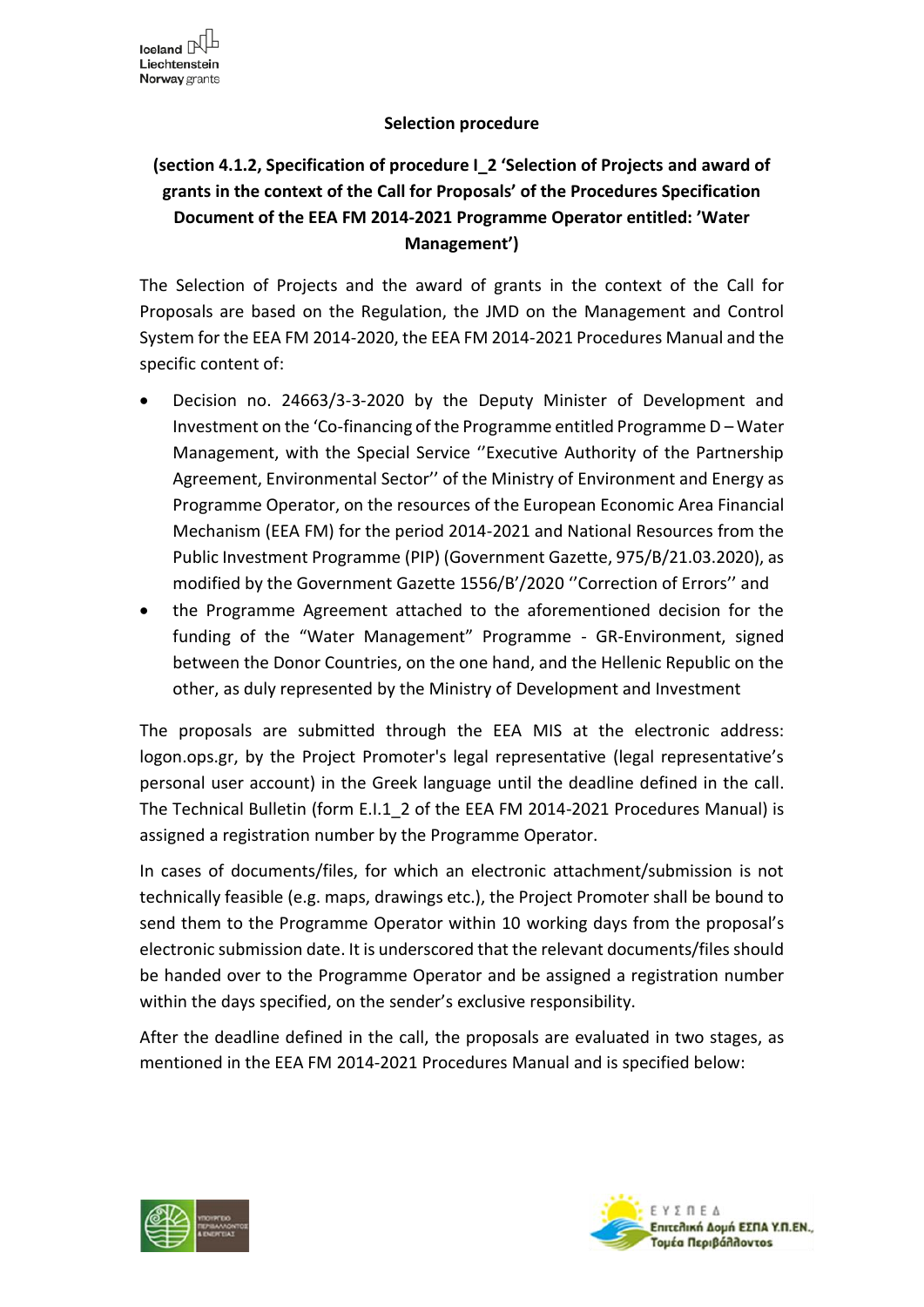## **Stage A': Check for completeness and eligibility of proposals submitted (administrative and eligibility criteria)**

The completeness and eligibility check for each proposal is carried out by two (2) evaluators/experts, based on the criteria attached to the call for proposals, regarding STAGE A': COMPLETENESS AND ELIGIBILITY CHECK; at least one of the two evaluators/experts does not belong to the Programme Operator's personnel. The evaluators not belonging to the Programme Operator's personnel are selected out of the Evaluators' Registry of the General Secretariat of Research and Technology of the Ministry of Development and Investment. For this purpose, the relevant list is drawn up encompassing scientists from the Registry whose cognitive object falls broadly within the fields of interest of each call.

Assigning the proposals to evaluators, not belonging to the Programme Operator's personnel, is carried out by draw, picking from the above list; Unit A' of the Programme Operator is responsible for this process as it is in charge of the proposals upon their submission, further to the respective call for proposals. Note that in this procedure, another parameter considered each time is the availability of the evaluators included in the list. After assigning the proposals to the available participants in the list, it is possible to assign more than one proposal to every participant in alphabetical order.

The Programme Operator may request from the applicant additional information/documents to justify compliance with the criteria of this stage, in case, one or both evaluators, during the evaluation, ascertain omissions in the submitted proposal pertaining exclusively to:

- The 'formal completeness of the submitted proposal' and in particular to information/documents being specified in the call for proposals (such as studies, administrative acts etc) or/and
- Decisions by competent or collective bodies of the project promoter or other competent bodies, if it is stipulated by the law in effect.

The evaluator(s) shall inform Unit A' of the Programme Operator and the proposal is returned to the corresponding project promoter via the MIS, with reference to the omissions that need to be covered so that the project promoter complies with what is asked from the Programme Operator, within the time constraints specified by the Programme Promoter and this period shall not exceed four (4) working days from the day following the notification. Alternatively, this procedure may be arranged via correspondence between the Programme Operator and the candidate project promoter.

If the additional information/documents are not submitted in due time, the proposal is rejected.



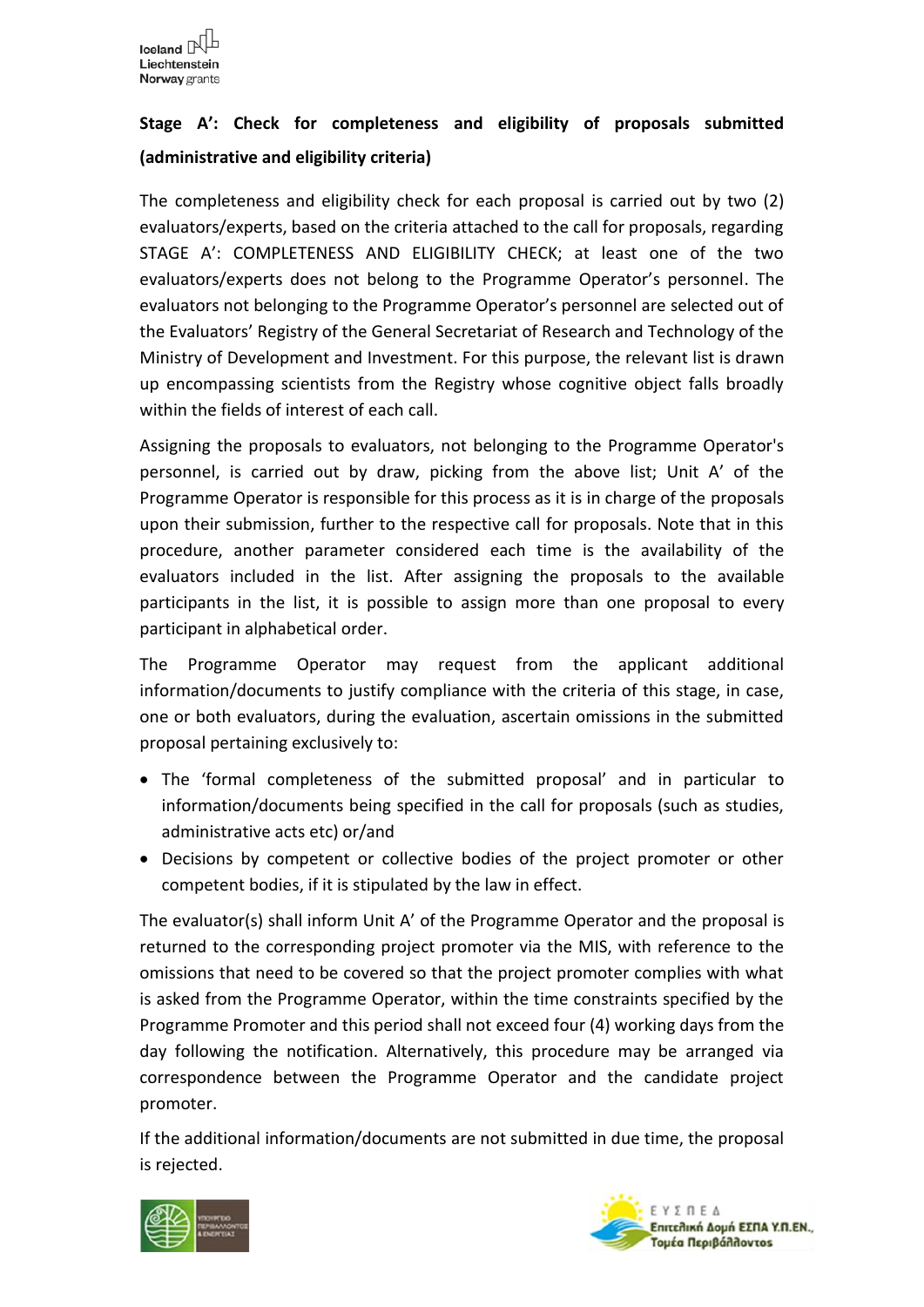Any omissions regarding the signatures required by the call for proposal or the suggested project grant beyond the funding limits, fixed by the call, cannot be corrected in the context of additional information/documents.

For every proposal to be evaluated, each evaluator fills in the required fields of the checklist regarding the STAGE A' proposal completeness, in accordance with the project's evaluation criteria attached to the call.

The evaluation shall take the form of a YES/NO answer when each criterion is implemented. For a proposal to be considered as being positively evaluated in Stage A', it should score YES in all implemented criteria by both evaluators.

Should there be a difference in the evaluation of a criterion, between the two (2) evaluators but if at least one criterion has been scored NO by both (2) evaluators, the proposal is rejected.

In case there is a discrepancy in the evaluation of some criterion(a) between the two (2) evaluators, but there is no such criterion having marked NO by both evaluators, the proposal is forwarded to a third evaluator to evaluate only this /these specific criterion/criteria (with the diverging evaluation); this third evaluator shall determine the final evaluation of the proposal (i.e. if the third evaluator marks YES for all criteria to be examined, the proposal is evaluated positively while in the opposite case the proposal is rejected).

Based on Stage A' evaluation outcomes, the Programme Operator draws up the provisional table of Stage A' proposals, which is duly approved by the Minister of Environment and Energy. For proposals rejected at this stage, the Programme Operator provides substantiated information to the candidate project promoters and gives them the possibility to submit an objection/appeal. Objections/appeals are submitted one-off, for this evaluation stage, within the exclusive deadline of seven (7) working days as of the day following the notification of evaluation outcomes.

An objection/appeal should be substantiated and signed by the Project Promoter and, wherever needed, to be signed by the project owner, if it is different from the Project Promoter.

All objections submitted through the registry are examined by a three-member Objections Committee, which is set up by a decision of the Programme Operator. The Objections Committee may be assisted (with relevant opinion delivery) by an evaluator(s), other than the two (2) evaluators who evaluated and scored the specific proposal. Executives of the Programme Operator who participated in the evaluation procedure of the specific proposal shall not be entitled to participate in the Objections Committee. Moreover, it shall be ensured that the Objections Committee members and evaluators examining the objections are duly independent, by submitting a declaration of non-conflict of interest.



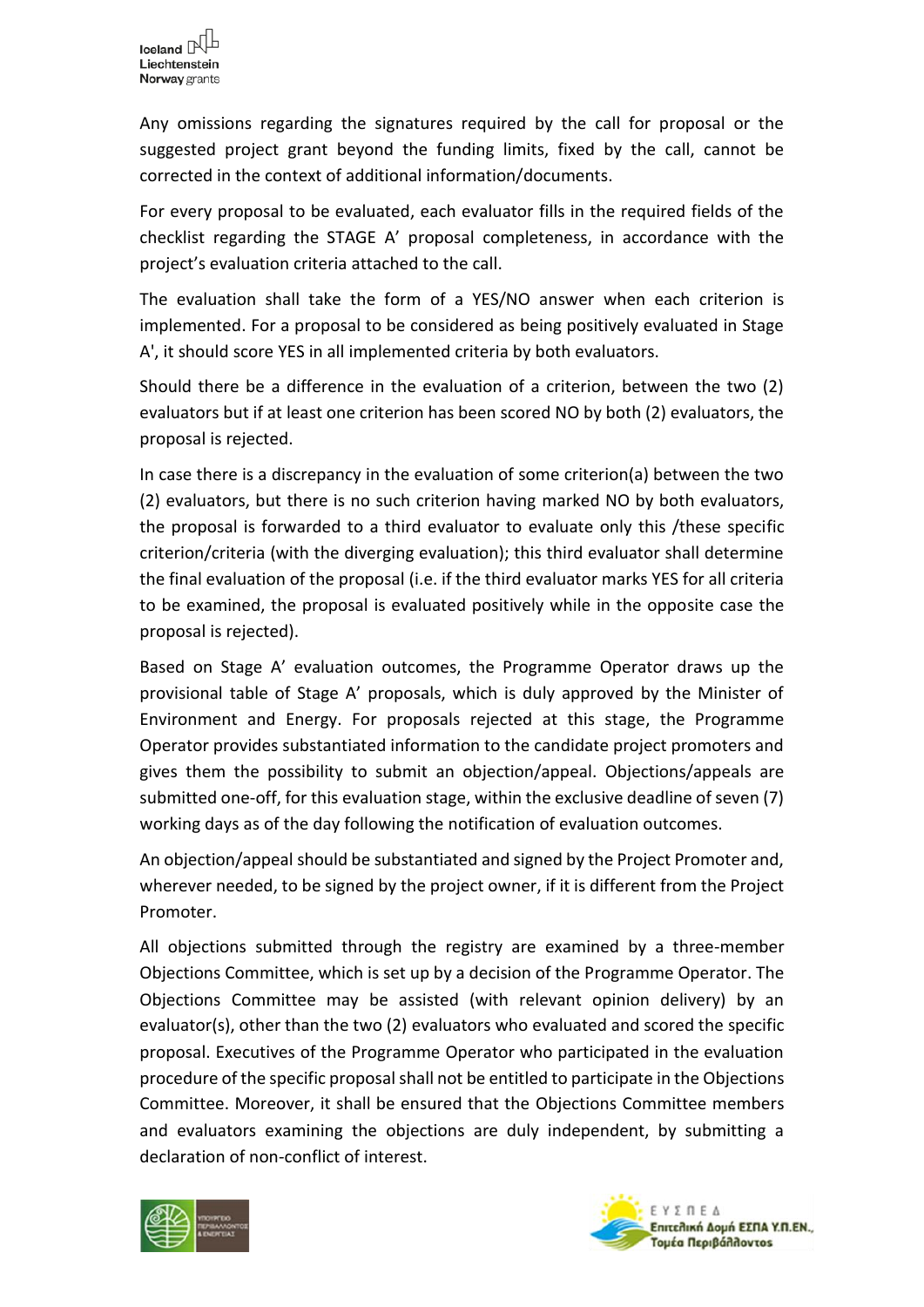The objections are examined with regard to the lawfulness of the act they are opposing and with regard to the merits of the case; objections are either rejected or accepted. A submitted objection cannot be partially accepted.

Upon completion of Stage A' and the evaluation of objections, the final table of Stage A' proposals is drawn up by the Programme Operator and is duly approved by the Minister of Environment and Energy; the candidate project promoters having submitted their objections are accordingly informed about the acceptance or not of their objection.

## **Stage B': Evaluation of proposals conducted in accordance with the evaluation criteria.**

The Evaluation Stage B' begins upon completion of Evaluation Stage A' and covers only the accepted proposals included in the final table of Stage A' (i.e. not rejected).

During Stage B', the evaluation of every proposal is carried out by the two (2) evaluators/experts who evaluated each proposal in the Evaluation Stage A', based on the relevant criteria attached in the call for proposals.

During the Evaluation Stage B', the Programme Operator may ask additional information/clarifications from the candidate project promoter via a similar procedure like the one mentioned during the evaluation stage A'. Note that these data may only refer to information that were not included in the submitted proposal due to error and if the additional data are submitted overdue, the proposal is rejected (for the possibility to submit additional information, the relevant information in the EEA FM 2014-2021 Procedures Manual apply).

For every proposal to be evaluated, each evaluator fills in the required fields in the stage B' Evaluation Sheet and the scored criteria are scored according to the criteria defined in the call. The final evaluation and the evaluation of proposals are based on the EEA FM 2014-2021 Procedures Manual and the proposals are ranked in scorebased descending order.

The Programme Operator provides the list of proposals to the Selection Committee (Selection Committee based on the EEA FM 2014-2021 Procedures Manual), as ranked according to the above-mentioned procedure, in order to come up with the provisional classification table of Stage B' proposals

Once the above procedure is completed, the Selection Committee draws up the provisional classification table of evaluated proposals, which is duly approved by the Minister of Environment and Energy; this table is communicated to all candidate project promoters whose proposals participated in the stage B' evaluation and are given the possibility to submit an objection, following a similar procedure like the one mentioned in the evaluation stage A'.